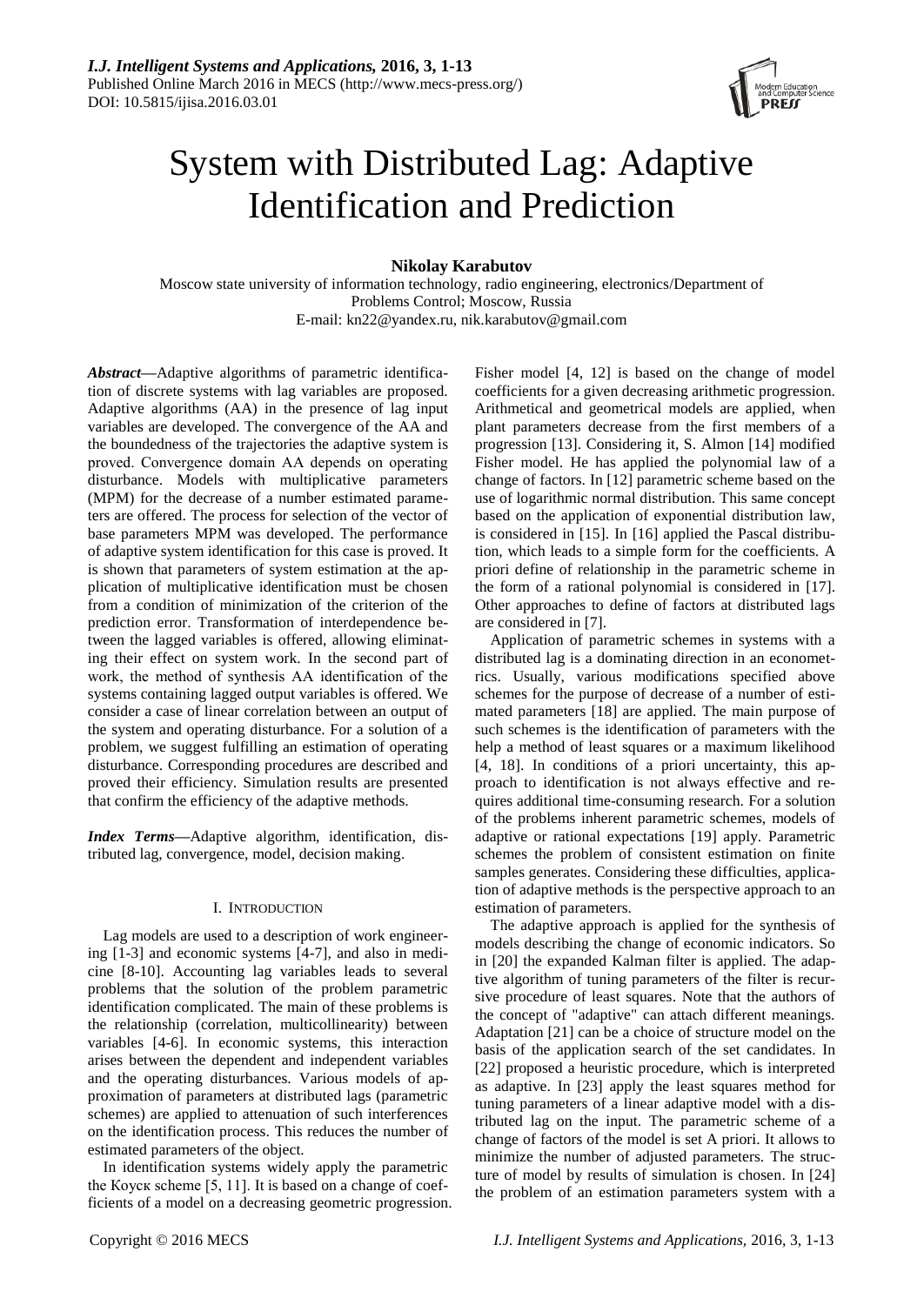linear distributed lag on an independent variable is considered. It is assumed that the model coefficients decrease with increasing lag. The solution of a problem an estimation parameters on the basis of quadratic functional minimization is searched. Two-step procedure of identification is offered. On the first step, Fletcher-Reeves version of the iterative gradient procedure is applied. On the second step the obtained estimations of parameters are substituted new on the basis of an application of piecewise monotonic approximation. All works on models with distributed lag statistical interpretation of input and output variables used. In the majority of works objects with a scalar input are considered.

So we see that identification of the parameters of systems with distributed lag in most cases on the use of various parametric schemes is based. The use of such schemes estimates the number of unknown parameters reduces. Such approach is not effective at minimization of a parametric error (PE) between model and system parameters. For minimization PE the various approaches based on a transformation of lag variables, apply. In the conditions of a priori uncertainty this approach preliminary simulation for formation of the initial scheme of a change of parameters demands. The formed scheme further correction and improvement of initial assumptions demands. Therefore, the problem of minimization PE within this paradigm is not always correct.

We propose an adaptive approach to the identification of parameters system with a vector input and not make assumptions about the law of variation of model coefficients. The obtained result on the application of a functional-multiple approach to the problem of identification is based. We do not make assumptions concerning statistical properties of input and lag variables, and also disturbances. We suppose that the restricted disturbance acts on a system and vectors of an input and an output system are piecewise-restricted functions. First, an autoregressive model is considered and given the conditions of convergence of the adaptive algorithms. Further, the case of the presence of lag variables on an input variable is examined. At this stage, we solve a problem decrease of the influence of correlations between lag variables on properties of adaptive algorithm. We for a problem solution offer the special transformation of lag variables. The adaptive model with the multiplicative parameters belonging to the restricted area is considered. We show how to choose the set of base parameters of the model, and give conditions for the convergence of the algorithms for this case. In the final part of the paper, we consider the case when the relationship between the disturbance and the output variable of the system exists. Conditions detection of this relationship is adduced. The adaptive observer of disturbance for ensure of convergence of adaptive algorithms is introduced into identification system. The problem of structural identification of system with lag variables inprocess is not considered. The results obtained in [25, 26], are applied for its solution. We give development of the results obtained in [27].

#### II. PROBLEM STATEMENT

Consider the system described by the equation

$$
y_n = A^T U_n + B^T X_n + \xi_n, \qquad (1)
$$

where  $y_n \in R$  is an output;  $U_n \in R^k$  is the input vector which elements are piecewise-restricted of functions a time;  $n \in J_N = [0, N]$  is a discrete time,  $N < \infty$ ;  $X_n = X(u_{i,n}, y_n) \in \mathbb{R}^m$  is a vector of distributed lags on and  $y_n$ ,  $X_n = \left| X_{u_{i,n}}^T, X_{y_n}^T \right|$  $X_n = \left[ X_{u_{i,n}}^T, X_{y_n}^T \right]^T$ ;  $A \in \mathbb{R}^k$ ,  $B \in \mathbb{R}^m$  are vectors of fixed parameters;  $\zeta_n \in R$  is external disturbance,  $|\xi_n| < \infty$  for all  $n \in J_N$ .

For (1) we have set of the measured values

$$
\mathbf{I}_o = \left\{ y_n, U_n \quad \forall n \in J_N \right\} \tag{2}
$$

and the map  $\Gamma_o: \{U_n\} \times \{y_n\}$   $\forall n \in J_N$  describing an observable informational portrait [7, 19].

Problem: estimate set of parameters system (1) on the basis of the analysis  $I_o, \Gamma_o$ 

Consider at first a case, when a vector

$$
X_{i,n} = X_{u_{i,n}} = \left[ u_{i,n-1}, u_{i,n-2}, \ldots, u_{i,n-m} \right]^T \in \mathbb{R}^m,
$$

where lags are only on an input variable  $u_{i,n} \in U_n$ .

We suppose that the lag structure on  $u_{i,n}$  is defined by means of the approach offered in [25].

# III. ADAPTIVE IDENTIFICATION OF SYSTEM (1) WITH LAG ON INPUT

Consider lag presence in an input variable  $u_{i,n} \in U_n$ . We obtain a vector  $X_{i,n} = X_{u_{i,n}}$ ,  $X_{i,n} \in \mathbb{R}^m$ . We will consider various variants of correlation between elements of a vector  $X_{i,n} \in \mathbb{R}^m$  and we will obtain algorithms of identification parameters model.

#### *A. Lack of correlation between lags*

Apply to identification of parameters of system (1) model

$$
\hat{y}_n = \hat{A}_{n-1}^T U_n + \hat{B}_{n-1}^T X_{i,n},
$$
\n(3)

where  $\hat{y}_n \in R$  is a output of model;  $\hat{A}_{n-1} \in R^k$ ,  $\hat{B}_{n-1} \in R^m$ are vectors of adjusted parameters of model.

Let  $e_n = y_n - \hat{y}_n$  is an error of prediction an output of the system (1). It satisfies the equation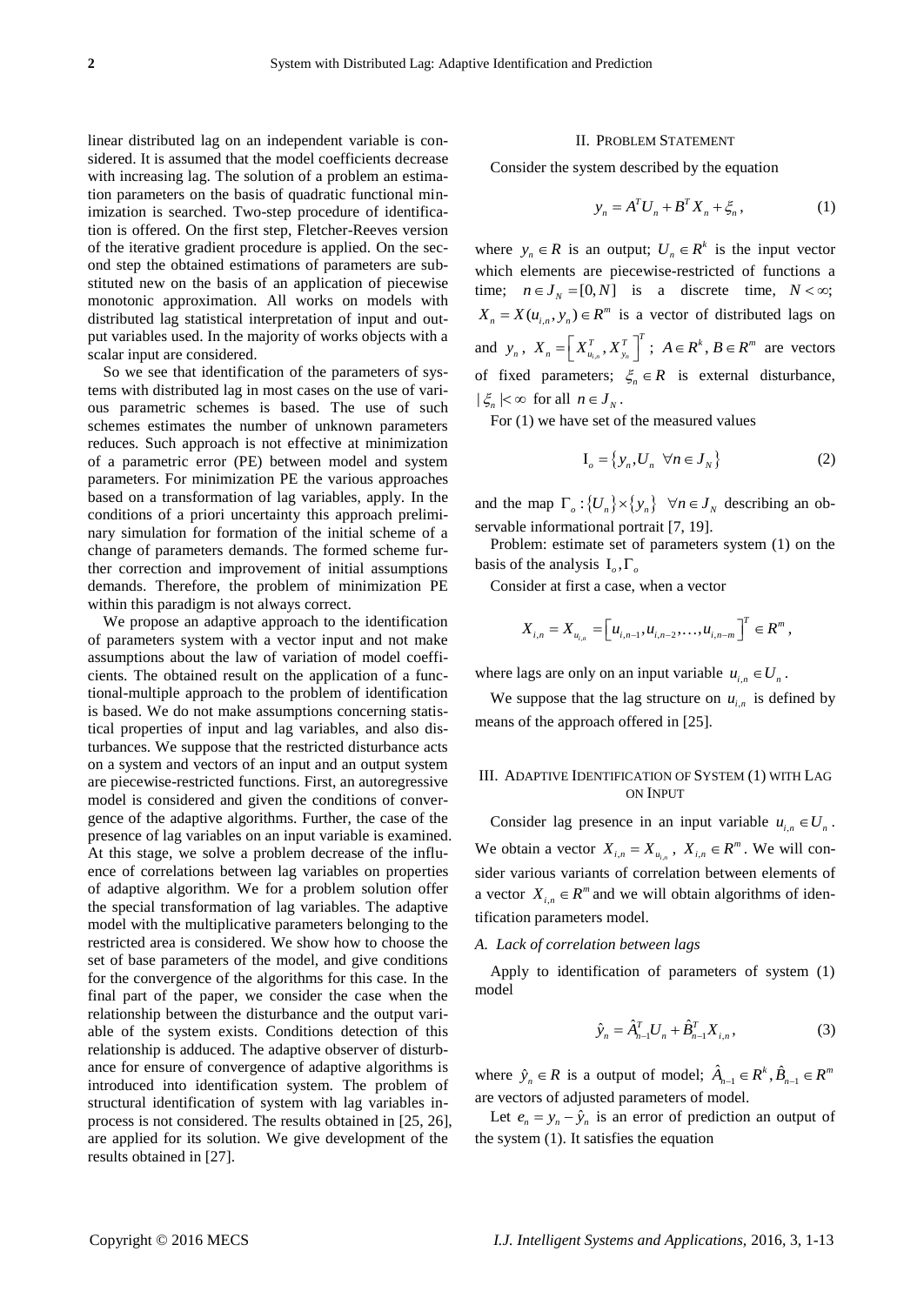$$
e_n = \delta A_{n-1}^T U_n + \delta \hat{B}_{n-1}^T X_{i,n} + \xi_n, \qquad (4)
$$

where  $\delta A_n = A_n - \hat{A}_n$ ,  $\delta B_n = B_n - \hat{B}_n$  are parametric errors.

Problem: estimate parameters of the system (1) by means of the model (3) on the basis of analysis the set  $I_0$ , minimizing criterion  $V_{e,n} = e_n^2$ .

Consider Lyapunov function (LF)  $V_{e,n} = e_n^2$ . Define adaptive algorithm from stability conditions of system (1), (4)

$$
\Delta V_{e,n} = V_{e,n} - V_{e,n-1} \leq 0.
$$

Differentiate  $\Delta V_n$  on  $\delta A_n$  and  $\delta B_n$ . Then

$$
\delta A_n = \delta A_{n-1} - \Gamma_A e_n U_n, \qquad (5)
$$

$$
\delta B_n = \delta B_{n-1} - \Gamma_B e_n X_{i,n}, \qquad (6)
$$

where  $\Gamma_A \in R^{k \times k}$ ,  $\Gamma_B \in R^{m \times m}$  are diagonal matrixes with  $\gamma_{ii,A} > 0$ ,  $\gamma_{jj,B} > 0$ . Matrixes  $\Gamma_A$ ,  $\Gamma_B$  convergence of algorithms (5), (6) in the presence of disturbances ensure.

From (5), (6) we adaptive algorithms of adjustment parameters of model (3) we obtain

$$
\hat{A}_n = \hat{A}_{n-1} + \Gamma_A e_n U_n , \qquad (7)
$$

$$
\hat{B}_n = \hat{B}_{n-1} + \Gamma_B e_n X_{i,n}.
$$
 (8)

Let

$$
\delta H_n = \left[\delta A_n^T, \delta B_n^T\right]^T, \ K_n = \left[U_n^T, X_{i,n}^T\right]^T, \ \Gamma = \Gamma_A + \Gamma_B.
$$

Then for  $\delta H_n$  obtain algorithm

$$
\delta H_n = \delta H_{n-1} - \Gamma e_n K_n, \qquad (9)
$$

where  $\dot{+}$  is a sign of the direct sum of matrixes.

# **Assumptions.**

1. The vector  $K_n \in \mathbb{R}^{k+m}$  is extreme nondegenerate, restricted and

$$
\alpha_0 I_{(k+m)} \le K_n K_n^T \le \alpha_1 I_{(k+m)},\tag{10}
$$

where  $\alpha_0, \alpha_1$ are some nonnegative numbers,  $I_{k+m} \in R^{(k+m)\times (k+m)}$  is unity matrix.

2.  $||K_n||^2 \leq \beta^2 < \infty$  for  $\forall n \geq 0$ .

The convergence (7), (8) follows from following statement [27].

# **Theorem 1.** Let:

- 1) disturbance  $\xi_n$  in (1) is limited for  $\forall n \ge 0$ :  $|\xi_n| \leq \upsilon$ , where  $\upsilon \geq 0$  is some number;
- 2) there are functions  $V_{e,n}$ ,  $V_{\delta,n} = ||\delta H_n||^2$ , where  $||\cdot||$ . is a vector norm;
- 3)  $\tilde{\gamma} I_{k+m} \leq \Gamma \leq \overline{\gamma} I_{k+m}$ , where  $\tilde{\gamma} = \lambda_{\min}(\Gamma), \overline{\gamma} = \lambda_{\max}(\Gamma)$  are minimum and maximum eigenvalues of the matrix  $\Gamma$ ;
- 4) vectors  $U_n$ ,  $X_{i,n}$  are the piecewise continuous functions *n*, satisfy to assumptions 1, 2.

Then all trajectories of system  $(1)$ ,  $(3)$ ,  $(5)$ ,  $(6)$  are restricted and true estimations

$$
V_{\delta,n} \leq \frac{\kappa v^2}{1-\mu}, \ V_{e,n} \leq \frac{\kappa_{\xi}v^2}{\kappa_{e}},
$$

If

$$
\tilde{\gamma}\alpha_0 \leq 1 + \overline{\gamma}^2 \beta^4, \ 0 < \kappa_e < 1 \,,
$$

where 
$$
\mu = 1 - \tilde{\gamma}\alpha_0 + \bar{\gamma}^2 \beta^4
$$
,  $\beta^2 \left(\frac{\pi^2}{\rho} + 2\bar{\gamma}^2\right) = \kappa$ ,  $||\Gamma|| \le \pi$ ,  
\n $K_n^T \Gamma K_n \le \theta < \infty$ ,  $|K_{n-1}^T \Gamma K_n| \le \tilde{\theta} < \infty$ ,  $\kappa_{\xi} = \theta + \tilde{\theta}$ ,  
\n $\kappa_{e} = 1 + \theta - 2\tilde{\theta} - \theta$ ,  $\theta > 0$ .

**Proof.** Consider LF  $V_{\delta,n} = ||\delta H_n||^2$ . Considering (9),  $\Delta V_{\delta,n}$  we write in the form

$$
\Delta V_{\delta,n} = -2e_n \delta H_{n-1}^T \Gamma K_n + e_n^2 K_n^T \Gamma^2 K_n, \qquad (11)
$$

Let assumptions 1, 2 are fulfilled. As  $\Gamma \leq \overline{\gamma} I_{k+m}$ , for  $e_n^2 K_n^T \Gamma^2 K_n$  we obtain  $e_n^2 K_n^T \Gamma^2 K_n \le e_n^2 \overline{\gamma}^2 \beta^2$ . As  $e_n$  fulfils (4) then an augend in the right part (11) write as

$$
-2e_n \delta H_{n-1}^T \Gamma K_n = -2\delta H_{n-1}^T \Gamma K_n K_n^T \delta H_{n-1} - 2\xi_n \delta H_{n-1}^T \Gamma K_n.
$$

Then

$$
-2e_n\delta H_{n-1}^T \Gamma K_n \le -2\tilde{\gamma}\alpha_0 V_{\delta,n-1} + 2\beta v \|\Gamma\| \|\delta H_{n-1}\|.
$$

Let  $\|\Gamma\| \leq \pi$ ,  $\pi > 0$  is some number. Then, after simple transformations we obtain for  $\Delta V_{\delta,n}$ 

$$
\Delta V_{\delta,n} \le -2\tilde{\gamma}\alpha_0 V_{\delta,n-1} + 2\beta v \|\Gamma\| \|\delta H_{n-1}\| + e_n^2 \overline{\gamma}^2 \|K_n\|^2
$$
  

$$
\le -2\tilde{\gamma}\alpha_0 V_{\delta,n-1} + 2\beta v \pi \sqrt{V_{\delta,n-1}} + 2\overline{\gamma}^2 \beta^2 (V_{\delta,n-1}\beta^2 + v^2).
$$

Copyright © 2016 MECS *I.J. Intelligent Systems and Applications,* 2016, 3, 1-13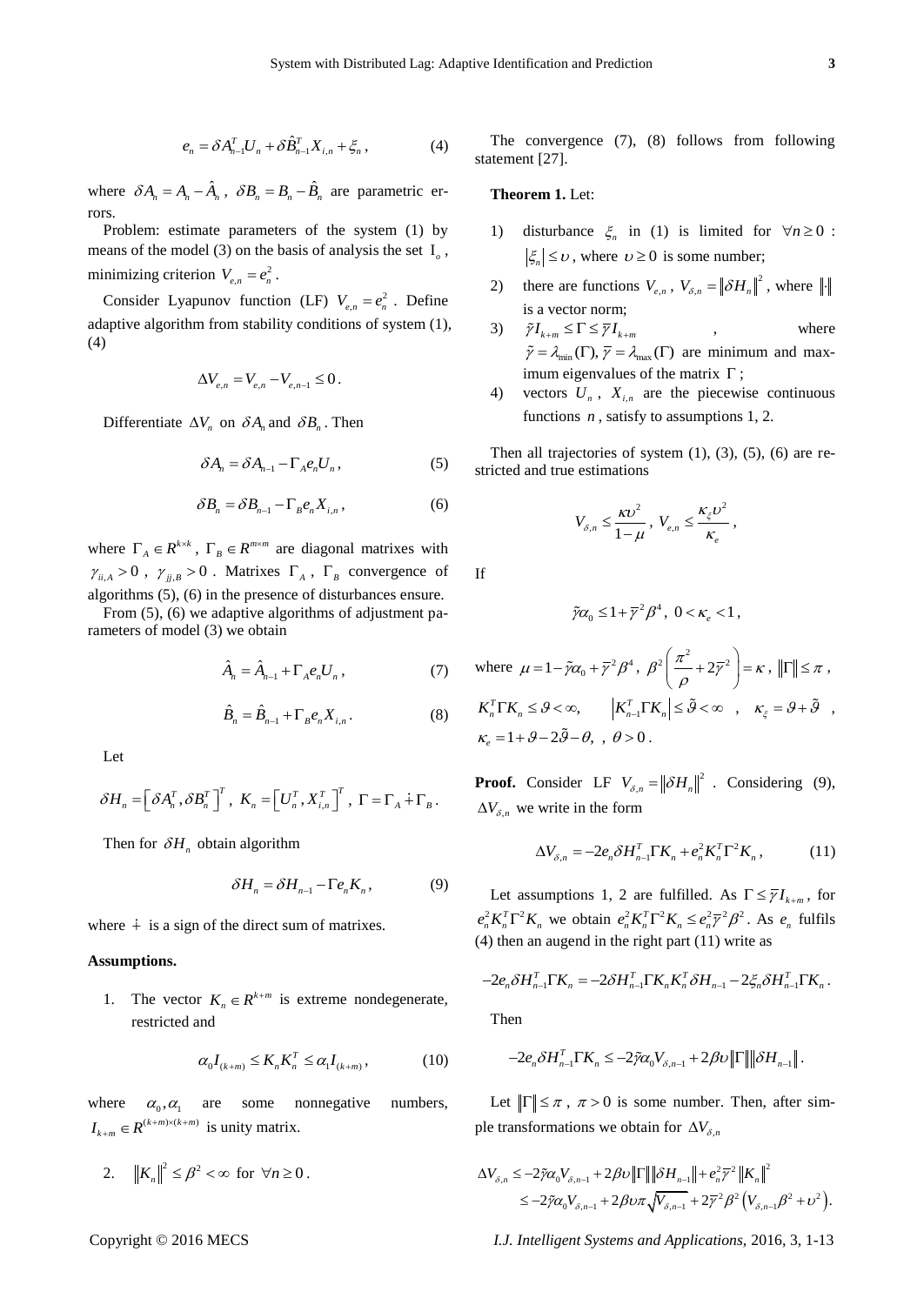So,

$$
\Delta V_{\delta,n} \leq -2\left(\tilde{\gamma}\alpha_0 - \overline{\gamma}^2\beta^4\right)V_{\delta,n-1} + 2\beta\upsilon\pi\sqrt{V_{\delta,n-1}} + 2\overline{\gamma}^2\beta^2\upsilon^2.
$$

We apply the inequality [29]

$$
-az^2 + bz \le -\frac{-az^2}{2} + \frac{b^2}{2a}, \quad a > 0, \quad b \ge 0, \quad z \ge 0.
$$

Then

$$
\Delta V_{\delta,n} \leq -(\tilde{\gamma}\alpha_0 - \overline{\gamma}^2 \beta^4)V_{\delta,n-1} + \frac{\beta^2 \nu^2 \pi^2}{\tilde{\gamma}\alpha_0 - \overline{\gamma}^2 \beta^4} + 2\overline{\gamma}^2 \beta^2 \nu^2.
$$

Let  $\tilde{\gamma}\alpha_0 - \overline{\gamma}^2\beta^4 = \rho$ . Then

$$
\Delta V_{\delta,n} \le -\rho V_{\delta,n-1} + \beta^2 \nu^2 \left(\frac{\pi^2}{\rho} + 2\overline{\gamma}^2\right). \tag{12}
$$

We obtain the condition of convergence algorithms  $(7)$ , (8) from  $\Delta V_{\delta,n} \leq 0$ 

$$
\tilde{\gamma}\alpha_0 \leq 1 + \overline{\gamma}^2 \beta^4.
$$

Introduce designations

$$
1-\rho=\mu\ ,\ \beta^2\bigg(\frac{\pi^2}{\rho}+2\overline{\gamma}^2\bigg)=\kappa\ .
$$

Then for  $V_{\delta,n}$  we have inequalities

$$
V_{\delta,n} \le \mu V_{\delta,n-1} + \nu^2 \kappa \,. \tag{13}
$$

Iterating in (13) *n* from  $n-1$  to 0, for sufficiently large *n* for  $V_{\delta,n}$  we obtain an estimation

$$
V_{\delta,n} \le \mu^n V_{\delta,0} + \nu^2 K \sum_{i=0}^n \mu^i \le \frac{\nu^2 K}{1-\mu} = \frac{\nu^2 K}{\rho}.
$$

Find an estimation for  $e_n$ . Write down expression for  $\Delta V_{e,n} = e_n^2 - e_{n-1}^2$ 

$$
\Delta V_{e,n-1} = \left(\delta H_{n-1}^T K_n\right)^2 + 2\xi_n \delta H_{n-1}^T K_n + \xi_n^2 - e_{n-1}^2. \tag{14}
$$

Considering (9), transform an augend in (14) to a form

$$
\left(\delta H_{n-1}^T K_n\right)^2 = \left(\delta H_{n-2}^T K_n\right)^2 - 2e_{n-1}\delta H_{n-2}^T K_{n-1} z^2 + e_{n-1}^2 \tilde{z} ,
$$
  
where  $z_n^2 = K_n^T \Gamma K_n, \tilde{z}_n = K_{n-1}^T \Gamma K_n.$ 

As  $\delta H_{n-2}^T K_n = e_{n-1} - \xi_{n-1}$ , then

$$
\left(\delta H_{n-1}^T K_n\right)^2 = \left(\delta H_{n-2}^T K_n\right)^2 - 2e_{n-1}^2 z_n^2
$$
\n
$$
+ 2e_{n-1} \xi_{n-1} z_n^2 + e_{n-1}^2 \xi_n \tag{15}
$$

Substitute (15) in (14). Then we have

$$
\Delta V_{e,n-1} = \left(\delta H_{n-2}^T K_n\right)^2 - 2e_{n-1}^2 z_n^2
$$
  
+2e\_{n-1}\xi\_{n-1}z\_n^2 + e\_{n-1}^2 \tilde{z}\_n  
+2\xi\_n \delta H\_{n-1}^T K\_n + \xi\_n^2 - e\_{n-1}^2. (16)

Apply conditions of the theorem 1. We have  $z_n^2 \leq \vartheta$ ,  $|\tilde{z}_n| \leq \tilde{\vartheta}$  for  $\forall n > 0$ , where  $\vartheta > 0$ ,  $\tilde{\vartheta} > 0$ . Then we will transform (16) in a form

$$
\Delta V_{e,n-1} = -e_{n-1}^2 \left( 1 + 2\mathcal{G} - \tilde{\mathcal{G}} \right) + \left( \delta H_{n-2}^T K_n \right)^2
$$
  
+2e\_{n-1} \xi\_{n-1} z\_n^2 + 2 \xi\_n \delta H\_{n-1}^T K\_n + \xi\_n^2. (17)

Use the equation (9) and write  $\zeta_n \delta H_{n-1}^T K_n$  in a form

$$
\xi_n \delta H_{n-1}^T K_n = \xi_n \left( \delta H_{n-2}^T K_n - e_{n-1} \tilde{z}_n \right). \tag{18}
$$

Substitute (18) in (17). Let exists such  $\theta > 0$  that

$$
\left(\delta H_{n-2}^T K_n\right)^2 + 2\xi_n \delta H_{n-2}^T K_n + \xi_n^2 \leq \theta e_{n-1}^2.
$$

Then we will obtain

$$
\Delta V_{e,n-1} = -\left(1 + 2\mathcal{G} - \tilde{\mathcal{G}} - \theta\right)e_{n-1}^2 + 2e_{n-1}\xi_{n-1}z_n^2
$$

$$
-2\xi_n e_{n-1}\tilde{z}_n \le -\left(1 + 2\mathcal{G} - \tilde{\mathcal{G}} - \theta\right)e_{n-1}^2
$$

$$
+\left(e_{n-1}^2 + v^2\right)\left(\mathcal{G} + \tilde{\mathcal{G}}\right).
$$

Let  $\kappa_e = 1 + \mathcal{S} - 2\tilde{\mathcal{S}} - \theta$ ,  $\kappa_{\xi} = \mathcal{S} + \tilde{\mathcal{S}}$ . We suppose that  $0 < \kappa_e < 1$ . Then

$$
\Delta V_{e,n-1} \le -\kappa_e V_{e,n-1} + \kappa_{\xi} v^2.
$$

We from this inequality obtain

$$
V_{e,n} \leq \eta V_{e,n-1} + \kappa_{\xi} \nu^2,
$$

where  $\eta = 1 - \kappa_e$ .

Use the approach stated above. Then

$$
V_{e,n} \leq \frac{\kappa_{\xi} \nu^2}{\kappa_e}.
$$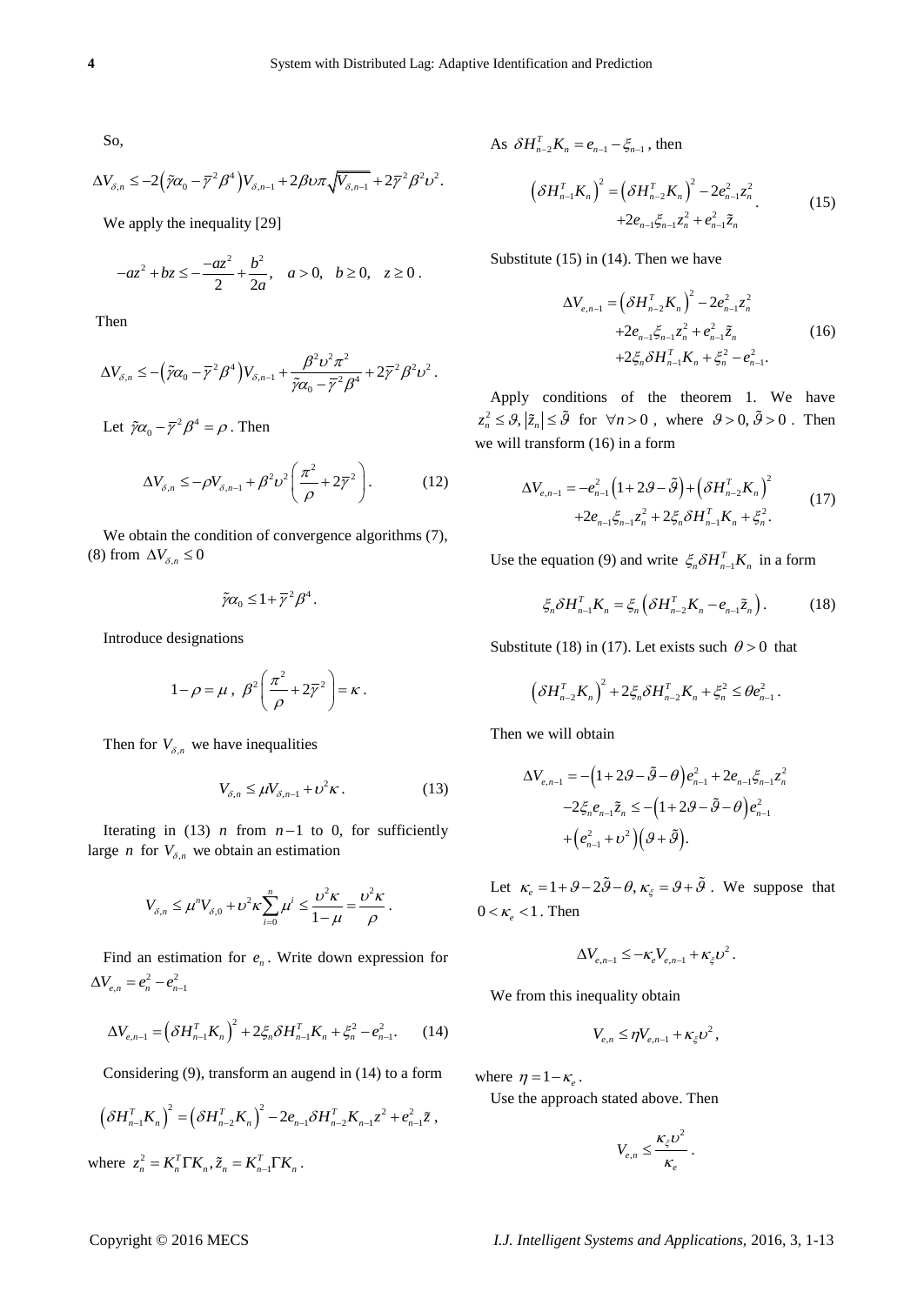So, boundedness of trajectories of system is proved.

The theorem 1 condition convergence of algorithms (7), (8) at execution of the condition (10) gives. Limiting properties of the obtained estimations of parameters and an error  $e_n$  from a power of operating disturbance  $\xi_n$ depend. If the condition (10) is not fulfilled, to an assessment of works of adaptive system apply the approach offered in [28]. Properties of algorithms depend on an initial estimate.

Consider an informational power [3] of disturbances  $\xi_n$ 

$$
\Xi_{\xi} = \frac{1}{N} \sum_{i=1}^{N} \xi_i^2 \tag{19}
$$

If  $\zeta_n$  is a random noise with a zero average, then  $\Xi_\xi$  is a variance  $\xi_n$ . In this case the theorem 1 known result about an asymptotic estimation for parameters of the system (1) gives.

Consider a case when the condition (10) is not fulfilled. In this case various a priori premises about the law of a change elements vector  $B$  in (1) use. These assumptions do not always correspond to the real system parameters. We in an adaptive system have parametric disturbances. These disturbances must be compensated. Existing approaches we reviewed in the introduction. Next, we present an approach that does not require such assumptions.

#### *B. Multiplicative adaptive algorithm*

We describe an approach that allows the number of adjustable parameters of the model for the system (1) for the case  $X_{i,n} = X_{u_{i,n}}$  to be reduced. It uses a posteriori estimates for the vector  $H_B = H$  introduced in section 3.A. These estimations are the basis for construction of the base model system. Next we for the purpose of obtaining of adequate mathematical model modify a base model.

We determine the number  $m$  of lag variables by using the method proposed in [25, 26]. Apply the following algorithm  $AH_B$  of formation a vector  $H_B$ .

Algorithm  $AH_B$ .

1. Apply a method of least squares (LSM) and define parameters of secants  $y_n$  on  $x_{j,n} \in X_{i,n}$ ,  $u_{i,n} \in U_n$ 

$$
\gamma_{y,x_{j,n}} = a_{y,j,0} + a_{y,j,1}x_{j,n}, \ 1 \le j \le m,
$$
  

$$
\gamma_{y,u_{j,n}} = a_{y,l,0} + a_{y,l,1}u_{l,n}, \ 1 \le l \le k
$$

and coefficients of determination  $r_{y,x_i}^2$  $r_{y,x_{i,n}}^2$ ,  $r_{y,u_i}^2$  $r_{y,u_{l,n}}^{2}$ .

2. Generate the variable  $s_n = I^T U_n$ , construct model

$$
\hat{y}_{s,n} = \hat{a}_{s,0} + \hat{a}_{s,1} s_n,
$$

and define its parameters by means of LSM.

3. Introduce a variable  $\varepsilon_n = \hat{y}_{s,n} - y_n$  and for it define secants

$$
\gamma_{\varepsilon,x_{j,n}} = a_{\varepsilon,j,0} + a_{\varepsilon,j,1} \varepsilon_n, \ 1 \le j \le m
$$

and coefficients of determination  $r_{y,x_{j}}^2$  $r_{y, x_{j,n}}^2$ .

4. Generate a vector  $\hat{H}_B$  on the basis of sets  $\{a_{\varepsilon,j,1}\}\,$ ,  ${a_{v,i,1}}$ ,  ${a_{v,i,1}}$ . Fulfil selection of coefficients at lag variables and  $u_{i,n}$ , applied the following rule

*If*  $r_{y,x_{j,n}}^2 \le r_{\varepsilon,x_{j,n}}^2$  $r_{y,x_{j,n}}^2 \le r_{\varepsilon,x_{j,n}}^2$ , then  $a_{\varepsilon,j,1} \in \tilde{H}_B$ , otherwise  $a_{y,j,1} \in \tilde{H}_B$ . Apply this rule to choice of the coefficient at  $u_{i,n}$ .

- 5. Construct model  $y_{B,n} = \tilde{H}_B^T K_n$  and obtain the forecast  $y_n$ .
- 6. Compute mean values  $\overline{y}_n$ ,  $\overline{y}_{B,n}$  for  $y_n$ ,  $y_{B,n}$  and informational powers  $\Xi_y$ ,  $\Xi_{y_B}$  (19).
- 7. Introduce numbers  $\varphi \ge 0$ ,  $\varphi_B \ge 0$ . If

$$
\left( \left| \overline{y} - \overline{y}_B \right| \le \varphi \right) \& \left( \left| \Xi_y - \Xi_{y_B} \right| \le \varphi_B \right),\tag{20}
$$

then suppose  $H_B = \tilde{H}_B$  and consider  $H_B$  as a base vector of the model. End of algorithm.

8. If (20) it is false, then fulfil correction of elements  $H_{\overline{B}}$ .

Consider adaptive multiplicative model

$$
\hat{\mathbf{y}}_{B,n} = \hat{\boldsymbol{\eta}}_{n-1} \boldsymbol{H}_B^T \boldsymbol{K}_n \,, \tag{21}
$$

where  $\hat{\eta}_n \in R$  is the adjusted parameter of model,  $\hat{y}_{B,n}$  is a model output. Apply algorithm  $AH_B$  and define a vector  $H_B \in R^{k+m}$ .

Designate an error of prediction an output system (1) as  $e_{B,n} = y_n - \hat{y}_{B,n}$ . Consider LF  $V_{e_B,n} = e_{B,n}^2$ . From stability conditions of system (1), (21) obtain algorithm of adjustment  $\hat{\eta}_n$ 

$$
\hat{\eta}_n = \hat{\eta}_{n-1} + \gamma_\eta e_{B,n} H_B^T K_n = \hat{\eta}_{n-1} + \gamma_\eta e_{B,n} K_n, \qquad (22)
$$

where  $\gamma_n > 0$  is a parameter ensuring convergence (21),  $\kappa_n = H_B^T K_n$ .

We consider that  $\hat{\eta}_n \leq 1$ . The algorithm (22) ensures criterion minimization

$$
V_{\delta,B,n} = \left\| H - \hat{\eta}_n H_B \right\|^2.
$$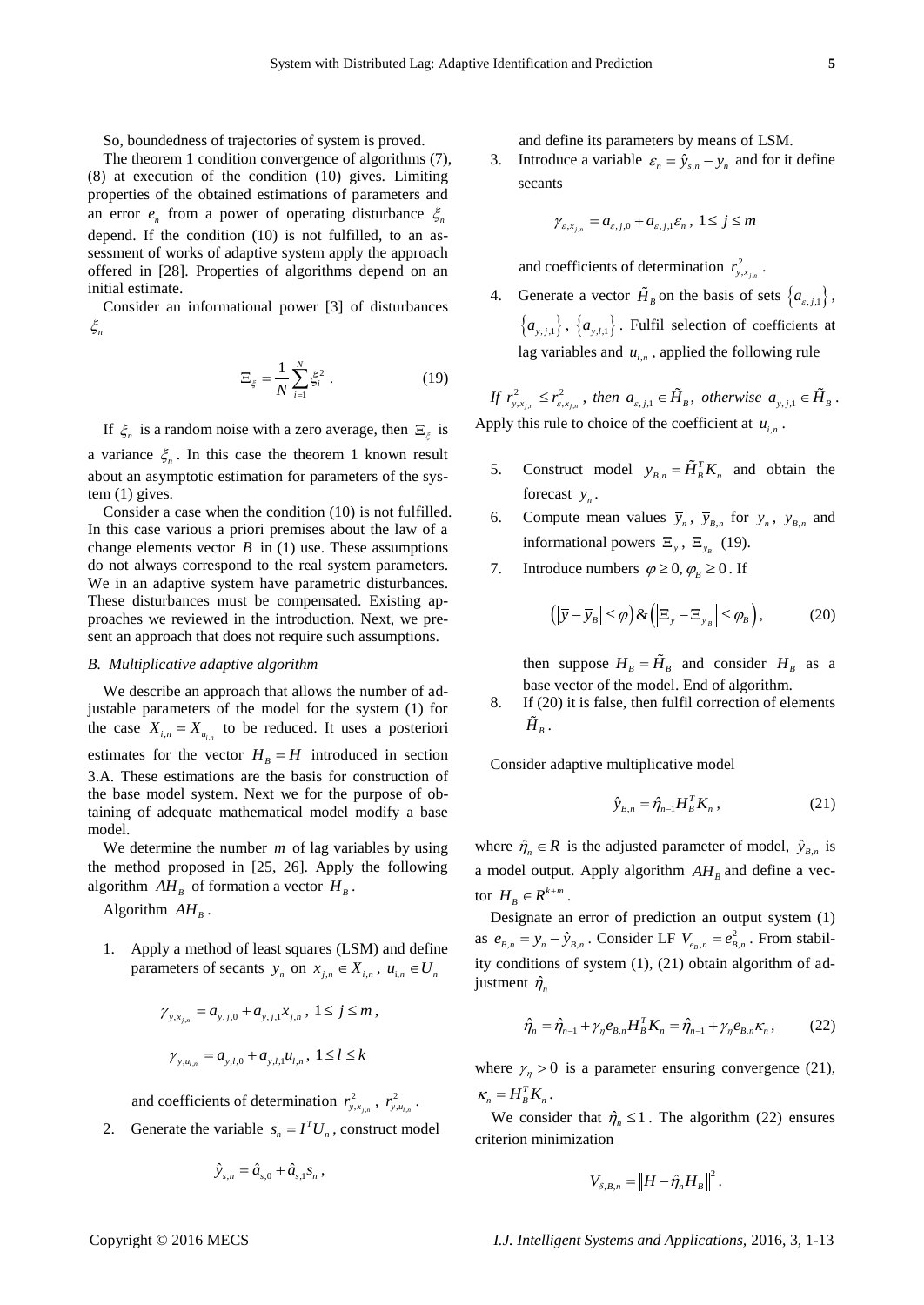Write down expression for a prediction error  $e_{B,n}$ 

$$
e_{B,n} = \delta H_{B,n-1}^T K_n + \xi_n,
$$

where  $\delta H_{B,n-1} = H - \hat{\eta}_{n-1} H_B$ .

Conditions of convergence algorithm (22).

#### **Theorem 2.** Let:

i) there is a vector  $H_B$  obtained by means of algorithm  $AH_B$ ;

ii) there are functions  $V_{e,n}$ ,  $V_{\delta,n} = ||\delta H_n||^2$ , where  $||\cdot||$  is a vector norm;

iii) assumptions 1, 2 are fulfilled;

iiii) disturbance  $\xi_n$  in (1) is limited for  $\forall n \ge 0$ :  $\zeta_n \leq v$ , where  $v \geq 0$  is some number.

Then the algorithm (22) converges at

$$
\gamma_\eta \leq \frac{e_{B,n}^2 - \upsilon^2}{e_{B,n}^2 \beta^2}
$$

and for  $V_{\delta,n}$  the estimation is true

$$
V_{\delta,n} \le \frac{\kappa_{\rm o} v^2}{\gamma_{\eta} \left( \alpha_{\rm o} - \gamma_{\eta} \beta^4 \right)},\tag{23}
$$

if

$$
\alpha_0 > \gamma_{\eta} \beta^4, \ \gamma_{\eta} (\alpha_0 - \gamma_{\eta} \beta^4) \le 1,
$$
  

$$
\kappa_{\nu} = \frac{\gamma_{\eta} \beta^2 (1 + 2\gamma_{\eta} (\alpha_0 - \gamma_{\eta} \beta^4))}{(\alpha_0 - \gamma_{\eta} \beta^4)}.
$$

**Proof.** Consider LF  $V_{\delta,n} = ||\delta H_{B,n}||^2$ . As

$$
\delta H_{B,n} = \delta H_{B,n-1} - \gamma_{\eta} e_{\eta,n} K_n,
$$

then

$$
\Delta V_{\delta,n} = -2\gamma_{\eta} e_{B,n} \delta H_{B,n-1}^{T} K_{n} + \gamma_{\eta}^{2} e_{B,n}^{2} \|K_{n}\|^{2}
$$
  
= 
$$
-2\gamma_{\eta} e_{B,n}^{2} + 2\gamma_{\eta} e_{B,n} \xi_{n} + \gamma_{\eta}^{2} e_{B,n}^{2} \|K_{n}\|^{2}.
$$
 (24)

As  $2\gamma_{\eta}e_{B,n}\xi_{n} \leq \gamma_{\eta}\left(e_{B,n}^{2} + \nu^{2}\right), \Delta V_{\delta,n}$  we will transform to a form

$$
\Delta V_{\delta,n} \leq -\gamma_{\eta} \left( e_{B,n}^2 - \nu^2 \right) + \gamma_{\eta}^2 e_{B,n}^2 \beta^2.
$$

The algorithm (22) will be convergence, if

$$
-\gamma_{\eta}\left(e_{B,n}^2-\nu^2\right)+\gamma_{\eta}^2e_{B,n}^2\beta^2\leq 0.
$$

We obtain a condition of convergence of algorithm from this inequality

$$
\gamma_{\eta} \leq \frac{e_{B,n}^2 - v^2}{e_{B,n}^2 \beta^2}.
$$

The estimation for  $\gamma_{\eta}$  is fair, if  $e_{B,n}^2 \geq v^2$ .

The procedure of obtaining of estimation (23) in the proof of the theorem 1 is stated. We will obtain estimation (23). Substitute in (24) equation for  $e_{B,n}$ . Then we have

$$
\Delta V_{\delta,n} = -2\gamma_{\eta} \left( \delta H_{B,n-1}^T K_n + \xi_n \right) \delta H_{B,n-1}^T K_n
$$
  
+
$$
\gamma_{\eta}^2 \left( \delta H_{B,n-1}^T K_n + \xi_n \right)^2 \left\| K_n \right\|^2
$$
  

$$
\leq -2\gamma_{\eta} \alpha_0 V_{\delta,n-1} - 2\gamma_{\eta} \xi_n \delta H_{B,n-1}^T K_n
$$
  
+
$$
\gamma_{\eta}^2 \left( \delta H_{B,n-1}^T K_n + \xi_n \right)^2 \beta^2.
$$

As 
$$
\left(\delta H_{B,n-1}^T K_n + \xi_n\right)^2 \le 2\left(\beta^2 V_{\delta,n-1} + \nu^2\right)
$$
, then

$$
\Delta V_{\delta,n} \le -2\gamma_{\eta}\alpha_0 V_{\delta,n-1} + 2\gamma_{\eta}\upsilon\beta\sqrt{V_{\delta,n-1}}
$$
  
+2\gamma\_{\eta}^2(\beta^2 V\_{\delta,n-1} + \upsilon^2)\beta^2 =  
= -2\gamma\_{\eta}(\alpha\_0 - \gamma\_{\eta}\beta^4)V\_{\delta,n-1}  
+2\gamma\_{\eta}\upsilon\beta\sqrt{V\_{\delta,n-1}} + 2\gamma\_{\eta}^2\upsilon^2\beta^2.

We suppose that  $\alpha_0 \ge \gamma_{\eta} \beta^4$ . Then for  $\Delta V_{\delta,n}$  is obtained

$$
\Delta V_{\delta,n} \leq -\gamma_{\eta} \left( \alpha_0 - \gamma_{\eta} \beta^4 \right) V_{\delta,n-1} + \frac{\gamma_{\eta} \nu^2 \beta^2 \left( 1 + 2\gamma_{\eta} \left( \alpha_0 - \gamma_{\eta} \beta^4 \right) \right)}{\left( \alpha_0 - \gamma_{\eta} \beta^4 \right)}
$$
(25)

From (25) obtain an inequality for  $V_{\delta,n}$ 

$$
V_{\delta,n} \leq (1-\rho)V_{\delta,n-1} + \kappa_{\nu}v^2,
$$

when  $\rho = \gamma_{\eta} \left( \alpha_0 - \gamma_{\eta} \beta^4 \right)$ ,

$$
\kappa_{\upsilon}=\frac{\gamma_{\eta}\beta^2\left(1+2\gamma_{\eta}\left(\alpha_{0}-\gamma_{\eta}\beta^4\right)\right)}{\left(\alpha_{0}-\gamma_{\eta}\beta^4\right)}.
$$

At  $n \to \infty$  we obtain estimation (23).

From theorems 1, 2 follows that the algorithms (7), (8) if the condition is true (10) give a true estimates of the parameters of the system (1) at  $\xi_n = 0$ . This conclusion

I.J. Intelligent Systems and Applications, 2016, 3, 1-13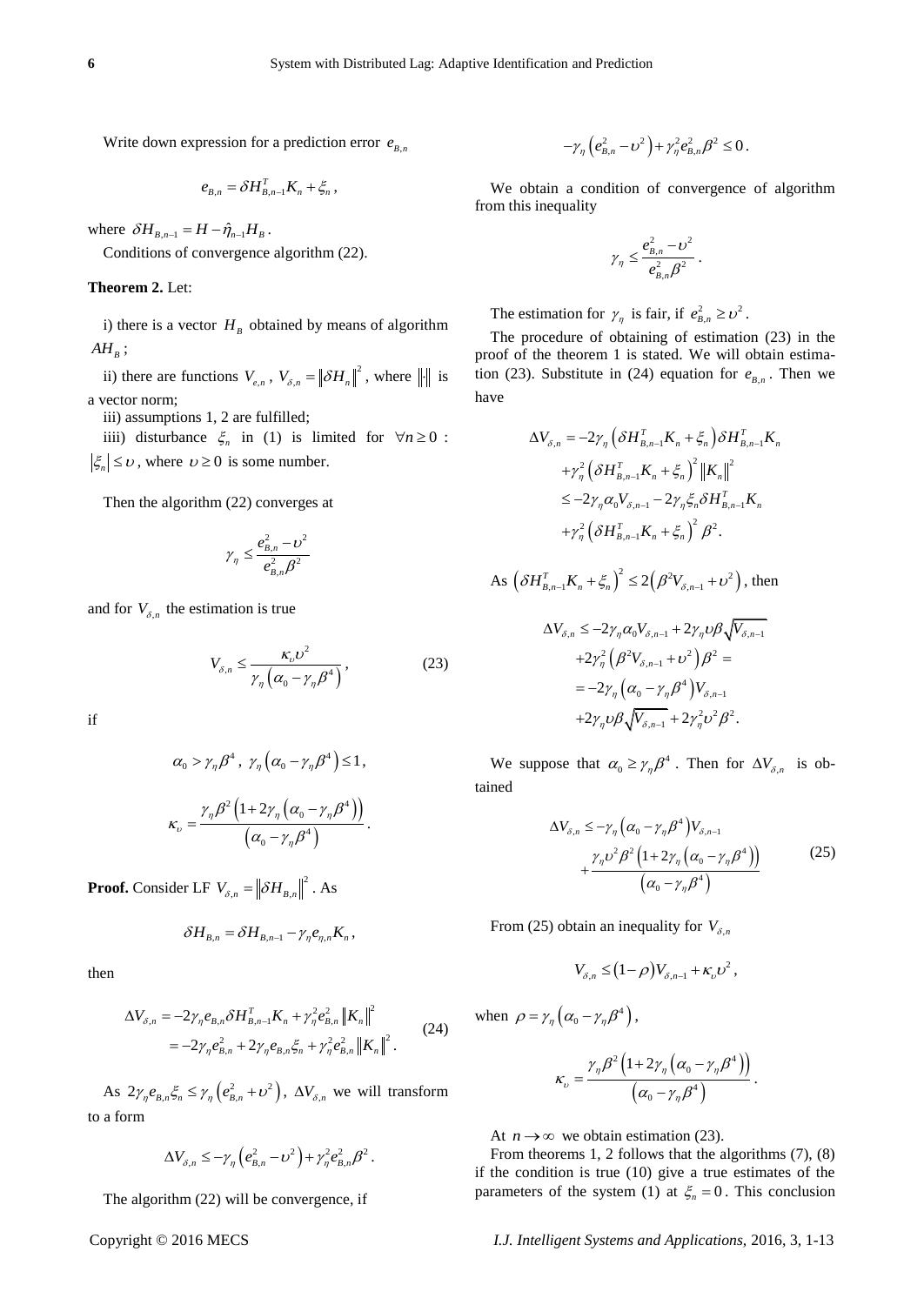follows from this that adaptive procedures are difference equations of the first order of adjustment parameters model (4). This statement is true for the model (21) with the algorithm (22).

The adaptive algorithm (22) at an operation  $\xi_n$  ensures execution a condition  $|e_{B,n}| \leq \delta_n(\xi_n)$  where  $\delta_n > 0$  is some specified value. If this condition is not fulfilled, transform model (21), for example, to a form

$$
\hat{y}_{B,n} = \left[\hat{\eta}_{1,n-1},\hat{\eta}_{2,n-1}\right]^T \mathcal{H}\left(H_B\right) K_n,
$$

where  $\mathcal{H}(H_B) \in R^{2 \times (k+m)}$  is the matrix formed on the basis  $H_B$ .

In this case, multiplicative adaptive algorithm gives only the minimization of the prediction error. This approach can be applied when high accuracy of parametric estimation is not needed.

#### *C. Case of interdependence between lags*

Consider a case of an existence of interdependence between lag variables. In this case a method of principal components [30] to identification of parameters of system applies. The method of principal components is a transformation of input variables for interdependence elimination between them. It demands the implementation of a some of the preliminary stages and is not always applicable in actual practice.

**Remark 1.** A method of adaptive expectations [19] for construction of regressions and autoregressive models often apply. It on obtaining of the forecast an input variable on the basis of the exponential smoothing filter (the recursive filter of first order) is grounded. The exponential smoothing filter is not adaptive filter.

We apply an approach based on transformation the of input lag variables to exclude the interdependence between them. New variables are a difference between lag variables  $x_{i,j,n}$ ,  $x_{i,j+1,n}$ 

$$
z_{i,n} = x_{i,j,n} - x_{i,j+1,n},
$$

where  $x_{i,j,n}$  is a component of a vector  $X_{i,n}$ .

**Remark 2.** Some authors [4] this approach to exclude the correlation between the lags of the dependent variable are applied. Such approach is valid at an estimation of parameters on the basis of SLM. The model obtained in it a case, is not dynamic. It should be considered at a choice of adequate methods of identification.

Choice a component of a vector  $X_{i,n}$ , subject to transformation, depends on properties of a system depends. Such a transformation to variables with a large value of lag applies.

The technique of adaptive identification in this case does not differ from the approach stated in section 3.A.

# IV. ADAPTIVE IDENTIFICATION OF SYSTEM WITH LAG ON *X yn*,

Consider the case of the presence of lagged variables in the output variable of the system (1). We the relationship between the elements of the vector  $X_{y,n}$  are not considered. We in section 3 have considered existing approaches. We will consider a case of presence correlation between an output of the system (1) and disturbance  $\hat{\xi}_n$ .

Let  $X_n = X_{y,n}$ ,  $X_{y,n} = [y_{n-1},..., y_{n-k}]^T$ . This means that the system is described by the autoregressive equation (1). Let disturbance  $\xi_n \in R$  is linked with an output *n y* a linear dependence. Apply to identification of parameters of system (1) model

$$
\hat{y}_{\xi,n} = \hat{A}_{n-1}^T U_n + \hat{B}_{n-1}^T X_{\hat{y},n} + \hat{\xi}_n, \qquad (26)
$$

where  $\hat{\xi}_n \in R$  is an estimation of disturbance,  $\hat{A}_n, \hat{B}_n$  are vectors of adjusted parameters,  $X_{\hat{y},n} = \left[\hat{y}_{\xi,n-1},...,\hat{y}_{\xi,n-k}\right]^T$ is a vector formed on the basis of an output model  $\hat{y}_{\xi,n}$ .

For system (1) we have informational set  $I_0$ .

Problem: on the basis of the analysis  $I_0$  by means of model (26) estimate set of parameters system (1) and obtain estimations of disturbance  $\xi_n$ , minimizing criterion  $V_{e,n}$ .

We show how to determine interdependence between  $y_n$  and  $\xi_n$ . We modify the procedure, offered in [26]. Algorithm  $AR_{\xi}$ .

1. Generate a variable  $s_n = I^T U_n$ , apply model

$$
\hat{y}_{s,n} = \hat{a}_{s,0} + \hat{a}_{s,1} s_n \ .
$$

Define parameters of model by means of SLM.

2. Introduce a variable  $\varepsilon_n = \hat{y}_{s,n} - y_n$ . Apply model

$$
\gamma_{\varepsilon,x_{i,n}} = a_{\varepsilon,i,0} + a_{\varepsilon,i,1}x_{i,n}, \ 1 \leq i \leq m,
$$

and define its parameters with help SLM and coefficients of determinations  $r_{\varepsilon,x_i}^2$  $r_{\varepsilon,x_{i,n}}^2$  .

- 3. Set level  $\delta_x > 0$  and from  $x_{i,n} \in X_n$  for which the condition is satisfied  $r_{\varepsilon,x_i}^2$  $r_{\varepsilon,x_{i,n}}^2 \geq \delta_x$ , generate a vector  $\hat{X}_n$  (it should coincide with  $X_n$ ).
- 4. Construct model  $\hat{y}_{\varepsilon,n} = A_{\varepsilon}^T \tilde{X}_n$  for  $\varepsilon_n$  and define an error  $\varepsilon_{\varepsilon,n} = \varepsilon_n - \hat{y}_{\varepsilon,n}$  . Compute  $r_{\varepsilon_{\varepsilon},y_n}^2$  . If  $r_{\varepsilon_{s}, y_{n}}^{2} \ge \delta_{\varepsilon, y}$ , where  $\delta_{\varepsilon, y} > 0$  is a specified value, then is a relationship between  $y_n$  and  $\xi_n$ .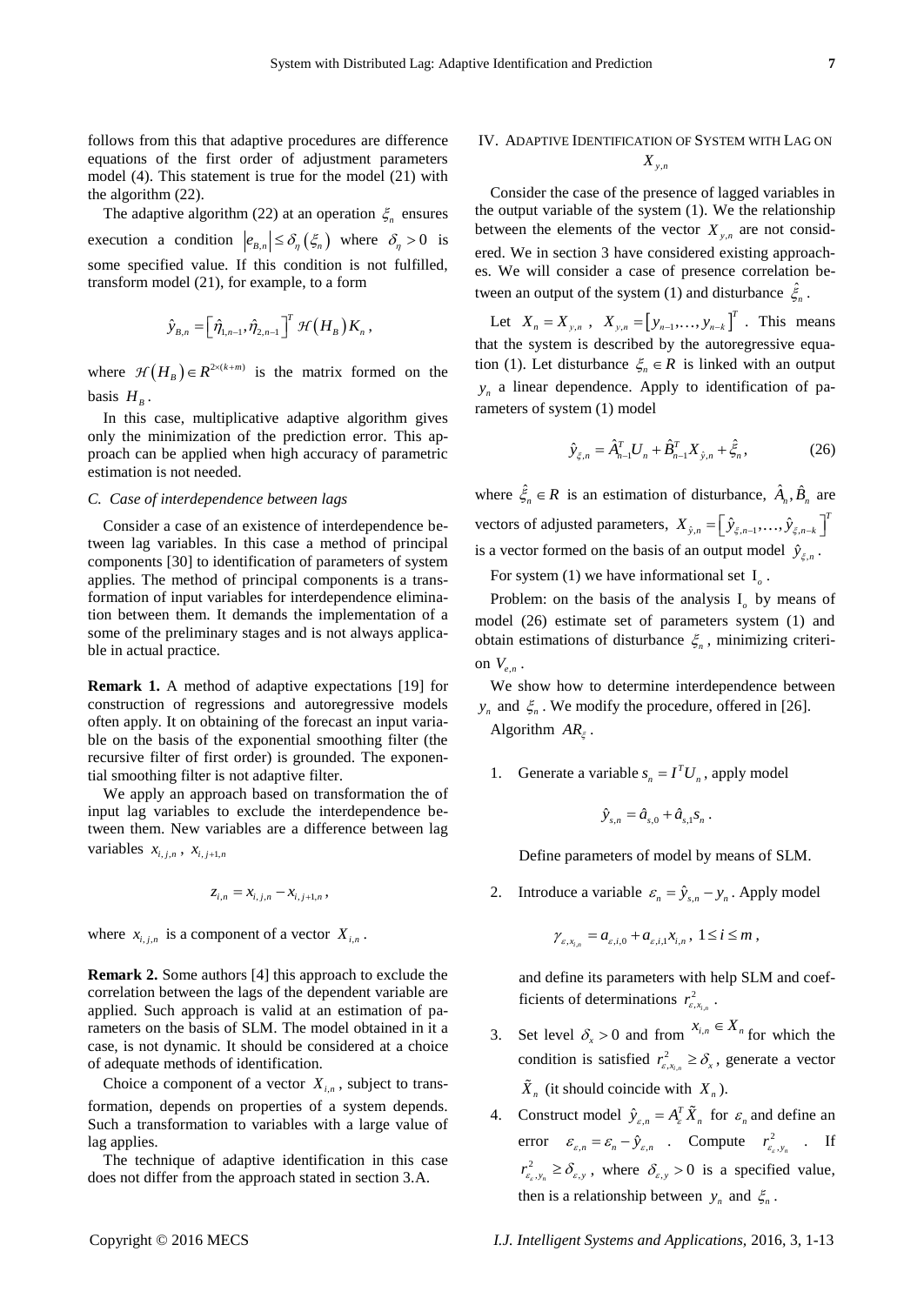In the conditions of a priori uncertainty construct the observer  $\zeta_n$  for the account of existing interdependence. Designate an error of prediction  $y_n$  by means of model (26) as  $e_{\xi,n} = y_n - \hat{y}_{\xi,n}$ . Let  $\hat{\xi}_n = \hat{\chi}_{n-1} e_{\xi,n-1}$ . Write (26) in a form

$$
\hat{y}_{\xi,n} = \hat{A}_{n-1}^T U_n + \hat{B}_{n-1}^T X_{\hat{y},n} + \hat{\chi}_{n-1} e_{\xi,n-1},
$$
\n(27)

where  $\hat{\chi}_{n-1}$  is the adjusted parameter.

This approach is applicable when the error  $e_{\xi,n}$  is the range of variation preserves. The range of a change  $e_{\xi,n}$ in the adaptation process is not constant. Therefore contain the distorted information about a disturbance.

We will use variables  $\varepsilon_n$  or  $\varepsilon_{\varepsilon,n}$  as sources about disturbance. We will rewrite (27) as

$$
\hat{y}_{\xi,n} = \hat{A}_{n-1}^T U_n + \hat{B}_{n-1}^T X_{\hat{y},n} + \hat{\chi}_{n-1} \varepsilon_n.
$$
 (28)

The equation for a prediction error  $y_n$ 

$$
e_{\xi,n} = \delta A_{n-1}^T U_n + \delta B_{n-1}^T X_{\hat{y},n} + \delta \xi_n, \qquad (29)
$$

where  $\delta \xi_n = \xi_n - \hat{\chi}_{n-1} \varepsilon_n$ .

Apply Lyapunov second method with the function  $V_{e_{\xi},n} = e_{\xi,n}^2$  and obtain adaptive algorithms

$$
\hat{A}_n = \hat{A}_{n-1} + \Gamma_A e_{\xi,n} U_n, \qquad (30)
$$

$$
\hat{B}_n = \hat{B}_{n-1} + \Gamma_B e_{\xi,n} X_{y,n},
$$
\n(31)

$$
\hat{\chi}_n = \hat{\chi}_{n-1} + \gamma_{\chi} e_{\xi,n} \varepsilon_n, \qquad (32)
$$

where  $\Gamma_A$ ,  $\Gamma_B$ ,  $\gamma_\chi$  are the matrixes ensuring convergence of algorithms.

From (30) - (32) we obtain the equations for  $\delta A_n$ ,  $\delta B_n$ . They are described by the equation (9) with  $e_n = e_{\xi,n}$ . For  $\delta \hat{\chi}_n = \chi - \hat{\chi}_n$  we have the equation

$$
\delta \chi_n = \delta \chi_{n-1} - \gamma_\chi e_{\xi,n} \varepsilon_n \,, \tag{33}
$$

where  $\chi$  is a number ensuring equality  $\xi_n = \chi \varepsilon_n$ .

The equation (33) is true not for all  $\varepsilon_n$ . But now we consider that this relation is fulfilled.

**Theorem 3.** Let conditions of the theorem 1 are satisfied, and also  $|\varepsilon_n| \le \mu < \infty$  for  $\forall n \ge 0$ . Then algorithms (30) -(33) converge, if

$$
2\pi \geq \overline{\gamma}^2 \beta^2 + \gamma_\chi^2 \mu^2 \,,
$$

where  $\pi = \min(\tilde{\gamma}, \gamma_{\chi})$ .

**Proof.** Consider LF  $V_{\delta,n} = ||\delta H_n||^2 + (\delta \chi_n)^2$ . We obtain for  $\Delta V_{\delta,n}$ 

$$
\Delta V_{\delta,n} = -2e_{\xi,n} \left( \delta H_{n-1}^T \Gamma K_n + \gamma_{\chi} \delta \chi_{n-1} \varepsilon_n \right)
$$

$$
+ e_{\xi,n}^2 K_n^T \Gamma^2 K_n + e_{\xi,n}^2 \gamma_{\chi}^2 \varepsilon_n^2.
$$

Apply conditions of the theorem 3 and  $\Delta V_{\delta,n}$  transform to the form

$$
\Delta V_{\delta,n} \le -2\pi e_{\xi,n}^2 + e_{\xi,n}^2 \overline{\gamma}^2 \beta^2 + e_{\xi,n}^2 \gamma_{\chi}^2 \mu^2.
$$

Algorithms (9), (33) converge, if

$$
2\pi \geq \overline{\gamma}^2 \beta^2 + \gamma_{\chi}^2 \mu^2.
$$

Consider now a case when  $\xi_n = \chi \varepsilon_n$  is not fulfilled. This situation is standard in many cases. Therefore we suppose that

$$
\delta \xi_n = \xi_n - \hat{\chi}_{n-1} \varepsilon_n = \delta \chi_{n-1} \varepsilon_n + \varepsilon_{\chi}, \qquad (34)
$$

where  $|\varepsilon_x| \le \mu_{\chi}$ ,  $\mu_{\chi} \ge 0$  is some number.

 $\varepsilon_{\chi}$  is the uncertainty arising from the absence of information about the perturbation. In this case properties of system identification by means of the theorem 2 can be estimated.

Parameter  $\gamma_{\chi}$  in (33) we find from the condition

$$
\min_{\gamma_{\chi}} e_{\xi,n}^2 \to \gamma_{\chi}^*.
$$

So, methods of adaptive identification of discrete systems with lag variables are considered. Effect of disturbance on properties of system identification is researched.

#### V. RESULTS OF SIMULATION

#### *A. Modelling case*

Consider system (1) with  $A = [2.5, 2.4, 2]^T$  and  $B = [0.8, 0.4]^T$ ;  $U_n \in R^3$ ,  $u_{i,n}$  ( $i = 1, 2$ ) is a random variable having a final expectation and a variance;  $X_n = \left[ u_{1,n-1}, u_{1,n-2} \right]^T$ ;  $\xi_n$  is the random function having zero expectation and a final variance,  $|\xi_n| \leq 0.3$ .

The input  $u_{1,n}$  is obtained as a solution of a difference equation with the random input having a nonzero expectation and a final variance.

The results of the adaptive identification system with

Copyright © 2016 MECS *I.J. Intelligent Systems and Applications,* 2016, 3, 1-13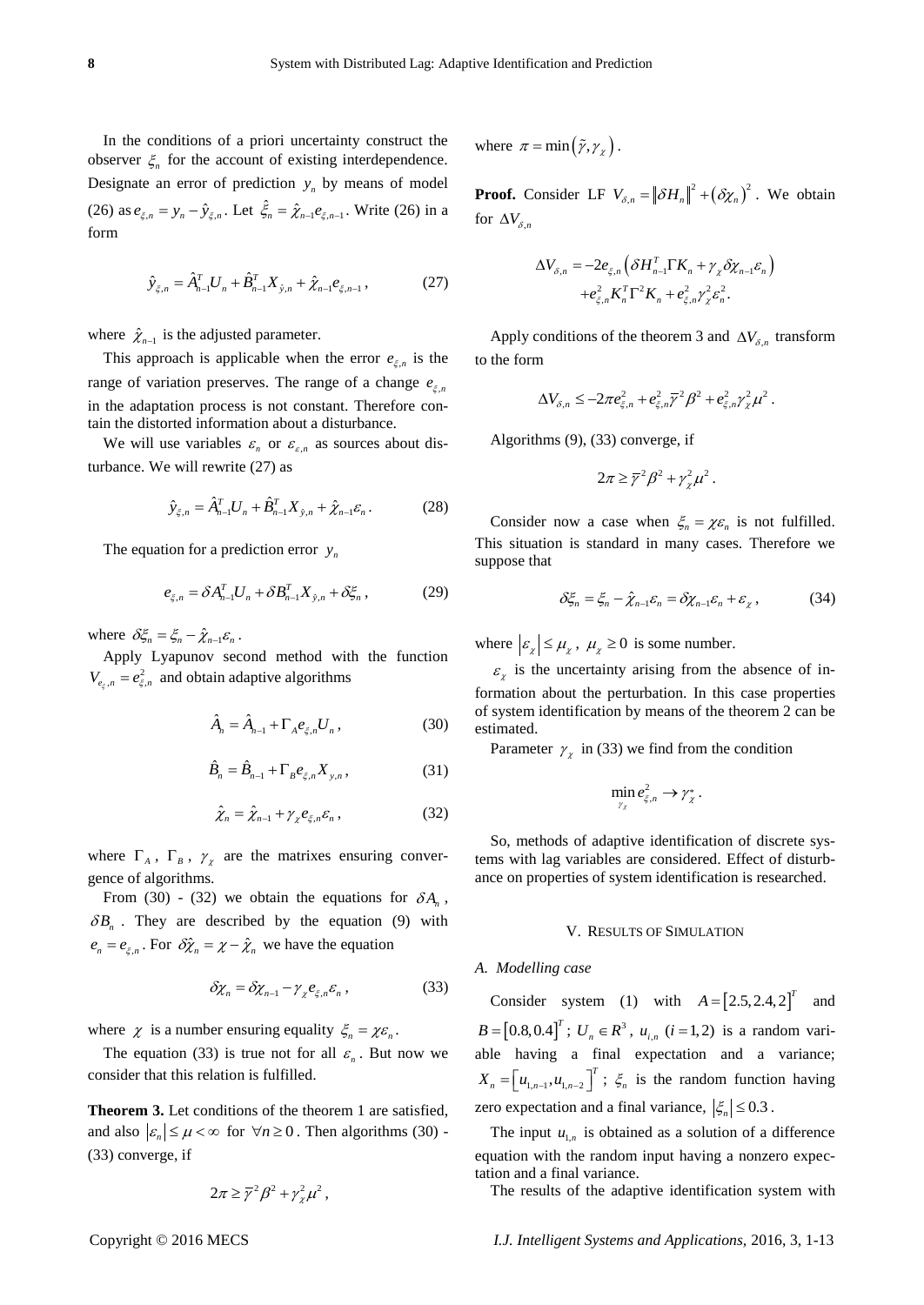$\xi_n = 0$  are presented in Fig. 1. We do not see because of the presence of the interdependence between the elements of the vector  $X_n$  of convergence the adaptive algorithms (7), (8). But trajectories of system of identification are restricted.



Fig.1. Tuning of parameters system.



Fig.2. Results of model identification (21).

Copyright Copyright Eq. (2, 16 and the control intelligent Systems and Copyright Copyright Copyright Copyright Copyright Copyright Copyright Copyright Copyright Copyright Copyright Copyright Copyright Copyright Copyright On Fig. 2 we showed results of adjustment of multiplicative parameter  $\hat{\eta}_{n-1}$  and adequacy of model (21). The approach described in section 3.B is applied to model identification. We have defined a vector  $H_B = [A_B, B_B]^T$ , applied algorithm  $AH_B$ , where  $A_B = [2.48, 2.05, 1.8]^T$ ,  $B<sub>B</sub> = [0.83, 0.7]<sup>T</sup>$ . In the condition (20) we used following magnitudes  $\Xi_{y_B} = 691$ ,  $\Xi_y = 660$ ,  $r_{y, y_B}^2 = 0.98$ ,  $\overline{y} = 25$ ,  $\overline{y}_B = 26.1$ ,  $\varphi = 1.5$ ,  $\varphi_B = 35$ . Next, apply the algorithm (22) with  $\gamma_n = 0.0008$ . Explain the character of a change  $\hat{\eta}_{n-1}$  compensating of parametric disturbances because of vector choice  $H_B$ . The maximum error of prediction  $e_{\eta,n}$  on the interval [24, 32] a change  $y_n$ does not exceed 2.5 %.

The approach described to section 3.C was applied to the improvement of the quality of parametric identification. We instead of  $x_{2,n}$  the variable  $z_{1,n} = x_{1,n} - x_{2,n}$  used. Results of work of adaptive algorithms (7), (8) shown on Fig. 3. Matrixes  $\Gamma_A$ ,  $\Gamma_B$  in (7), (8) are equal

$$
\mathcal{L}^{\mathcal{L}}(\mathcal{L}^{\mathcal{L}}(\mathcal{L}^{\mathcal{L}}(\mathcal{L}^{\mathcal{L}}(\mathcal{L}^{\mathcal{L}}(\mathcal{L}^{\mathcal{L}}(\mathcal{L}^{\mathcal{L}}(\mathcal{L}^{\mathcal{L}}(\mathcal{L}^{\mathcal{L}}(\mathcal{L}^{\mathcal{L}}(\mathcal{L}^{\mathcal{L}}(\mathcal{L}^{\mathcal{L}}(\mathcal{L}^{\mathcal{L}}(\mathcal{L}^{\mathcal{L}}(\mathcal{L}^{\mathcal{L}}(\mathcal{L}^{\mathcal{L}}(\mathcal{L}^{\mathcal{L}}(\mathcal{L}^{\mathcal{L}}(\mathcal{L}^{\mathcal{L}}(\mathcal{L}^{\mathcal{L}}(\mathcal{L}^{\mathcal{L}}(\mathcal{L}^{\mathcal{L}}(\mathcal{L}^{\mathcal{L}}(\mathcal{L}^{\mathcal{L}}(\mathcal{L}^{\mathcal{L}}(\mathcal{L}^{\mathcal{L}}(\mathcal{L}^{\mathcal{L}}(\mathcal{L}^{\mathcal{L}}(\mathcal{L}^{\mathcal{L}}(\mathcal{L}^{\mathcal{L}}(\mathcal{L}^{\mathcal{L}}(\mathcal{L}^{\mathcal{L}}(\mathcal{L}^{\mathcal{L}}(\mathcal{L}^{\mathcal{L}}(\mathcal{L}^{\mathcal{L}}(\mathcal{L}^{\mathcal{L}}(\mathcal{L}^{\mathcal{L}}(\mathcal{L}^{\mathcal{L}}(\mathcal{L}^{\mathcal{L}}(\mathcal{L}^{\mathcal{L}}(\mathcal{L}^{\mathcal{L}}(\mathcal{L}^{\mathcal{L}}(\mathcal{L}^{\mathcal{L}}(\mathcal{L}^{\mathcal{L}}(\mathcal{L}^{\mathcal{L}}(\mathcal{L}^{\mathcal{L}}(\mathcal{L}^{\mathcal{L}}(\mathcal{L}^{\mathcal{L}}(\mathcal{L}^{\mathcal{L}}(\mathcal{L}^{\mathcal{L}}(\mathcal{L}^{\mathcal{L}}(\mathcal{L}^{\mathcal{L}}(\mathcal{L}^{\mathcal{L}}(\mathcal{L}^{\mathcal{L}}(\mathcal{L}^{\mathcal{L}}(\mathcal{L}^{\mathcal{L}}(\mathcal{L}^{\mathcal{L}}(\mathcal{L}^{\mathcal{L}}(\mathcal{L}
$$



 $\hat{a}_{2,n}$ 

 $\dot{b}_{2,n}$ 

Fig.3. Tuning of parameters of model (3).

0 10 20 30 40 50 60

*n*

 $\hat{b}_{1,n}$  **b** 

 $\hat{a}_{3,n}$  **a** 



Fig.4. Change  $\left\|\delta H_n\right\|^2$ .

Changing norms parametric errors

$$
\left\|\delta H_n\right\|^2 = \left\|\delta A_n\right\|^2 + \left\|\delta B_n\right\|^2
$$

show in Fig. 4.

0,3 0,6 0,9 1,2 1,8 2,0 2,2 2,4

 $\hat{b}_{_{i,n}}$ 

On Fig. 4 designation 1 is a change  $\|\delta H_n\|^2$  as the function from *n*, and the designation 2 is a change  $\|\delta H_n\|^2$  as the function from  $e_n$ .

The offered approach gives true estimations of examined system. The maximum prediction error for  $n \ge 10$  is less than 2%. The correct choice of the components of the vector  $X_{i,n}$  in (3) confirm the values of the coefficients of determination between  $z_{1,n}$  and  $u_{1,n}$ ,  $x_{1,n}$ :  $r_{z_1,u_1}^2$  $r_{z_1,u_1}^2=0,$  $\cdot_1$ ,  $x_1$  $r_{z_1,x_1}^2 = 0.028$ .

Consider now system (1) with a lag on  $y_n$ :  $X_{y,n} = y_{n-1}$ . Let

$$
B = b = 0.4 \; , \; A = [2; 2.6; 1.8]^T \; , \; \xi_n = \xi(y_n) \; .
$$

Apply model (28) to system identification with the

 $\hat{a}^{\,}_{1,n}$  **a**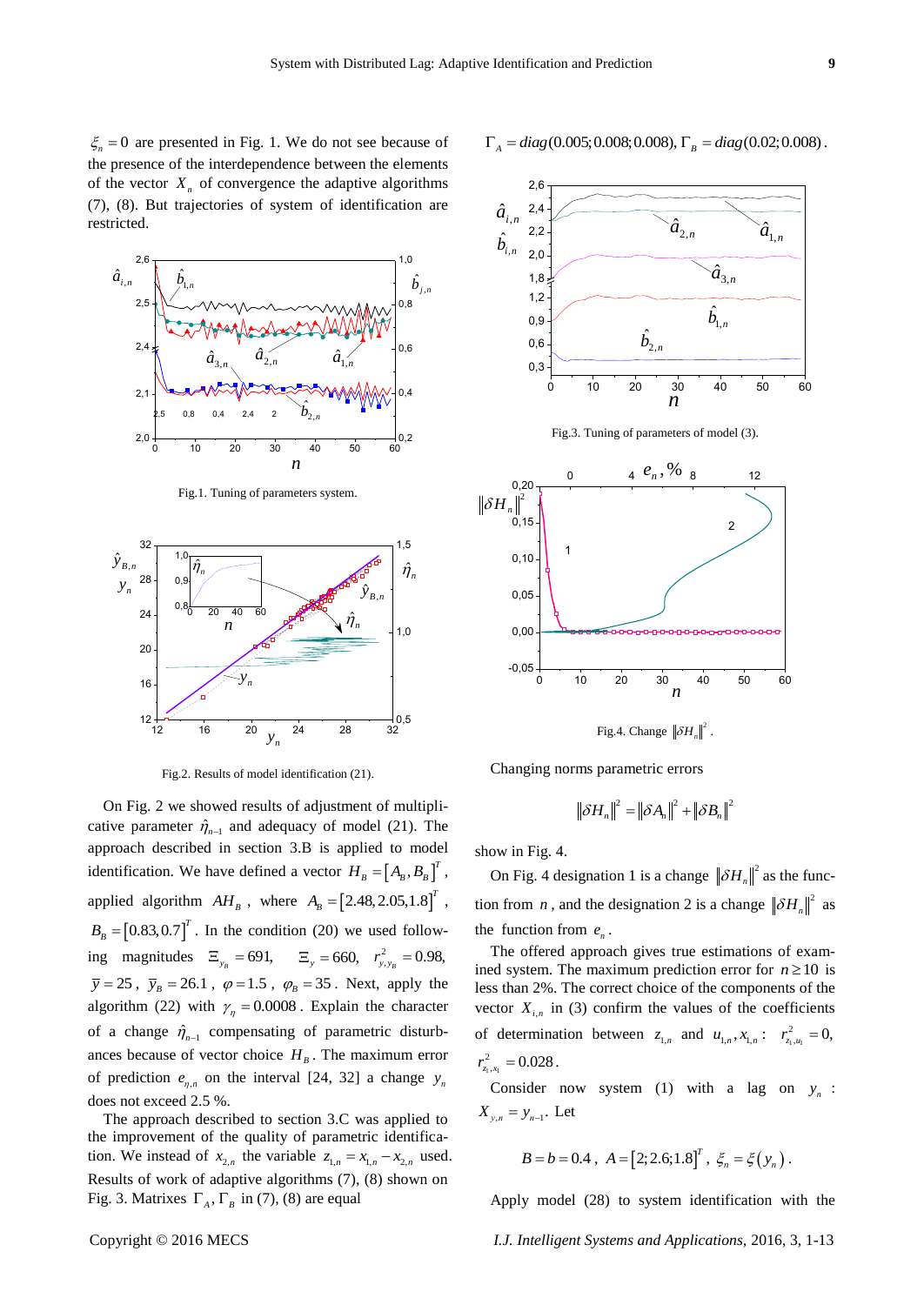modified adaptive algorithms (30) - (32)

$$
\hat{A}_n = \hat{A}_{n-1} + \frac{\Gamma_A e_{\xi,n} U_n}{\left\|U_n\right\|^2 + y_{n-1}^2 + \varepsilon_n^2},\tag{35}
$$

$$
\hat{b}_n = \hat{b}_{n-1} + \frac{\Gamma_B e_{\xi,n} y_{n-1}}{\left\| U_n \right\|^2 + y_{n-1}^2 + \varepsilon_n^2},\tag{36}
$$

$$
\hat{\chi}_n = \hat{\chi}_{n-1} + \frac{\gamma_{\chi} e_{\xi,n} \varepsilon_n}{\left\|U_n\right\|^2 + y_{n-1}^2 + \varepsilon_n^2} \,. \tag{37}
$$

Modification does not change property of procedures (30) - (32). But it simplifies choice of matrixes  $\gamma_{\chi}$ ,  $\Gamma_{A}$ ,  $\Gamma_B$ .

Matrixes are equal

$$
\Gamma_A = 0.36I_3
$$
,  $\Gamma_B = 0.06$ ,  $\gamma_\chi = 0.15$ .



Fig.5. Tuning of parameters of model (28).

Results of work of algorithms (35) - (37) show in Fig. 5. On Fig. 6 we have presented an estimation of disturbance  $\zeta_n$  and a change  $\|\delta A_n\|^2$ . The error of prediction  $e_{\xi,n}$  with  $n \geq 30$  does not exceed 6 %.



Fig.6. Estimation of disturbance and norm of parametric misalignment.

Consider the same system no registering interdependence between  $y_n$  and  $\xi_n$ . Substitute  $X_{\hat{y},n} = \hat{y}_{n-1}$  in (29)

on  $X_{y,n} = y_{n-1}$ . We instead of an autoregressive model have regression model. Such approach is dominating in the analysis of lag models. Application of the offered adaptive algorithms in this case is impossible.

### *B. Synthesis of models economy*

Consider the data on the cores macroeconomic and tax parameters of the Russian Federation for 2004–2012. We analyze following parameters:  $u_1$  is gross domestic product (milliard. roubles) (GDP),  $u_2$  is export (milliard. roubles),  $u_3$  is import (million roubles),  $u_4$  is employment of population (million people),  $u<sub>5</sub>$  is a consumer price index  $(\%)$ ,  $u_6$  is receipts of the tax to the added cost (VAT) (million roubles).

Output parameters are GDP  $(y_1 = u_1)$  and import  $(y_2 = u_3)$ . The choice of model structure describing the change of these indicators, described in [26, 31].

1. Model for prediction GDP. To description of change GDP apply adaptive model

$$
\hat{y}_{1,n} = \hat{b}_{1,n-1}\hat{y}_{1,n-1} + \hat{a}_{2,n-1}u_{2,n} + \hat{a}_{3,n-1}u_{3,n} + \hat{b}_{2,n-1}u_{2,n-1}.
$$
 (38)

We applied the algorithms  $(7)$ ,  $(8)$  to adjust the parameters of the model (38). Matrixes  $\Gamma_A$  and  $\Gamma_B$  are equal

$$
\Gamma_B = diag(0,00007; 0,00001),
$$
  

$$
\Gamma_A = diag(0,000021; 0,000018).
$$

The results of the tuning of the model parameters are show on Fig. 7. The model has the form

$$
\hat{y}_{1,n} = 0,76\hat{y}_{1,n-1} + 0,02u_{2,n} + 0,074u_{3,n} - 0,03u_{2,n-1}.
$$



Fig.7. Tuning of parameters model (38).

The output of the model (38) and GDP is presented in Fig. 8. Maximum value of a relative error of prediction for  $n \ge 30$  does not exceed 4 %. The coefficient of determination is 0.99.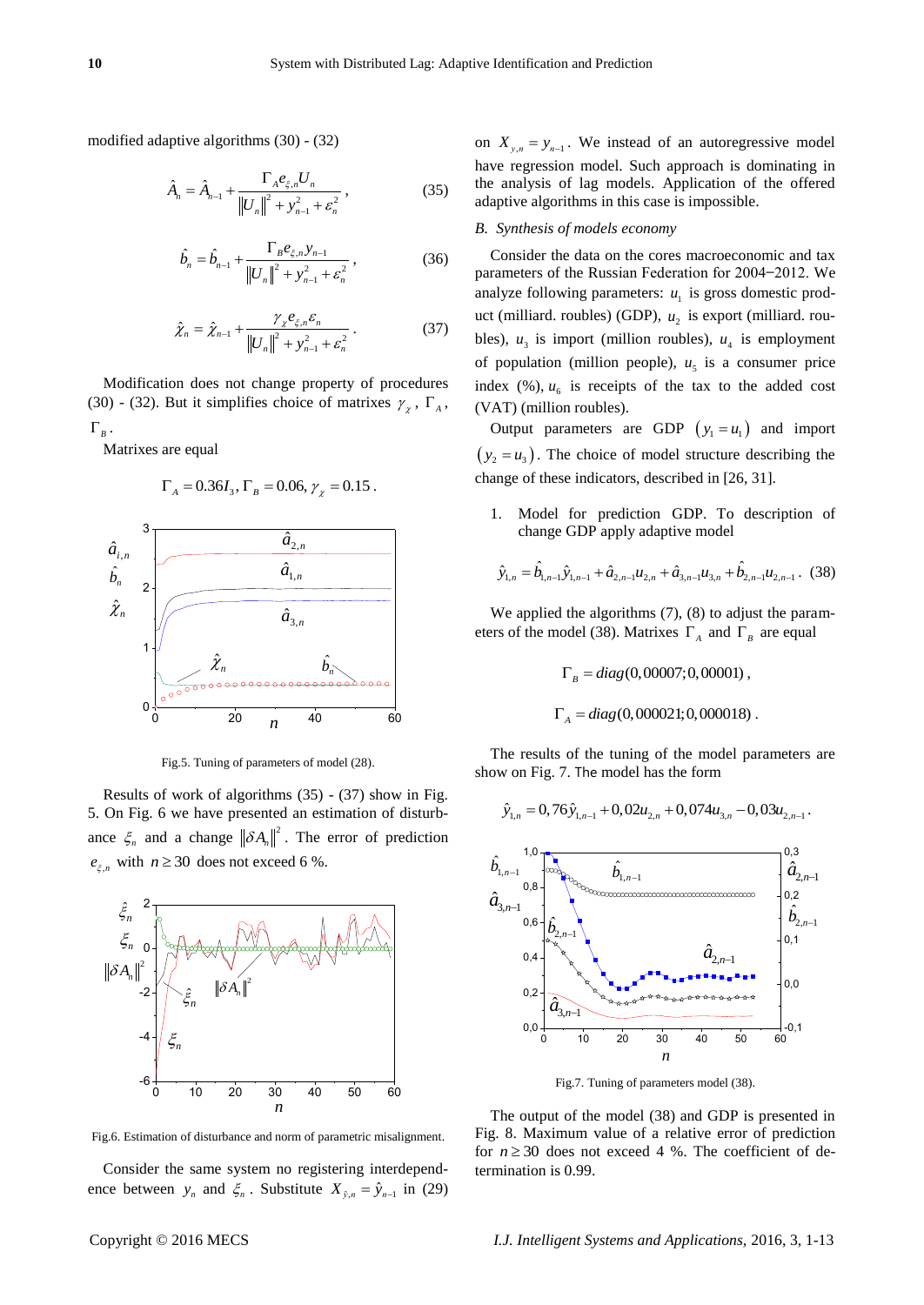

Fig.8. Estimation of adequacy model.

2. Model for import prediction. Determine the relationship between the volume of imports and exports products to estimate state of economy. Such relationship exists and is described by the nonlinear adaptive model

$$
u_{3,n} = \hat{a}_{n-1} u_{2,n}^{\beta_{n-1}}, \tag{39}
$$

where  $\hat{a}_{n-1}, \hat{\beta}_{n-1}$  are adjusted parameters of model.



Fig.9. Analysis of the quality model (39).

We do not discuss adaptive algorithms for estimation of model parameters. They are modification of procedures (7), (8). Estimations for model parameters are equal:  $\hat{a}_{n-1} = 0,319$ ,  $\hat{\beta}_{n-1} = 1,14$ . The coefficient of determination is 0,975. The model study (39) displays that import is almost a third of export inflows of the country.

Show the results of model (39) in Fig. 9. We on Fig. 9 compare the effectiveness of model (39) to linear and exponential models. These models have the form

$$
u_{3,n} = 9.97e^{0.017u_{2,n}}, u_{3,n} = 0.67u_{2,n} - 4.65.
$$

Coefficients of determinations for linear and exponential models are 0.96 and 0.92. On linear model import is two thirds of export. This result correcting on magnitude 4.65. We obtain the statement made above about relationship  $u_2$  and  $u_3$ .

We are correcting this result, considering a model absolute term.

3. Prediction of volume of arrears on loans. We analyzed the data of the Central Bank Russia for 2014.

We used the following factors [32] influencing volume of arrears on loans legal bodies and individual businessmen  $p_n$ :

i) the delayed backlog under credits of legal bodies and individual businessmen, million roubles  $(u_3)$ ;

ii) residual of attracted means of clients not credit organizations, million roubles  $(u_6)$ ;

iii) backlog under credits legal bodies and individual businessmen, million roubles  $(u<sub>8</sub>)$ .

We have obtained regression model *PS*

$$
\hat{p}_{s,n} = 325578, 33 + 13453, 06u_3 - 0, 02u_6 + 0, 05u_8. \tag{40}
$$

The coefficient of determination is equal  $r_s^2 = 0.97$ . Practical application of the obtained model is limited. Static models to predict economic indicators are rarely used. Explain it the necessity of development of prediction procedure. The essential shortage of model (40) is large value of a standard error (SE). SE for model (40) is  $se<sub>s</sub> = 20731,93$ . This explain the fluctuations in the output of the model  $\hat{p}_n$  relative to the index  $p_n$ .

We synthesized model  $PL$  with a lag on  $p_n$  for decrease SE

$$
PL: \ \hat{p}_{l,n} = 0.67 \hat{p}_{l,n-1} + 120278.02 + 8693.25 u_3 - 0.01 u_6 + 0.02 u_8. \tag{41}
$$

The coefficient of determination is  $r_l^2 = 0.99$ , and the standard error almost on 70% has decreased:  $se<sub>l</sub> = 14155.78$ . Show work of the obtained models on Fig. 10.



Fig.10. Forecasting properties of models (40), (41).

We see that the model (40) is not always adequately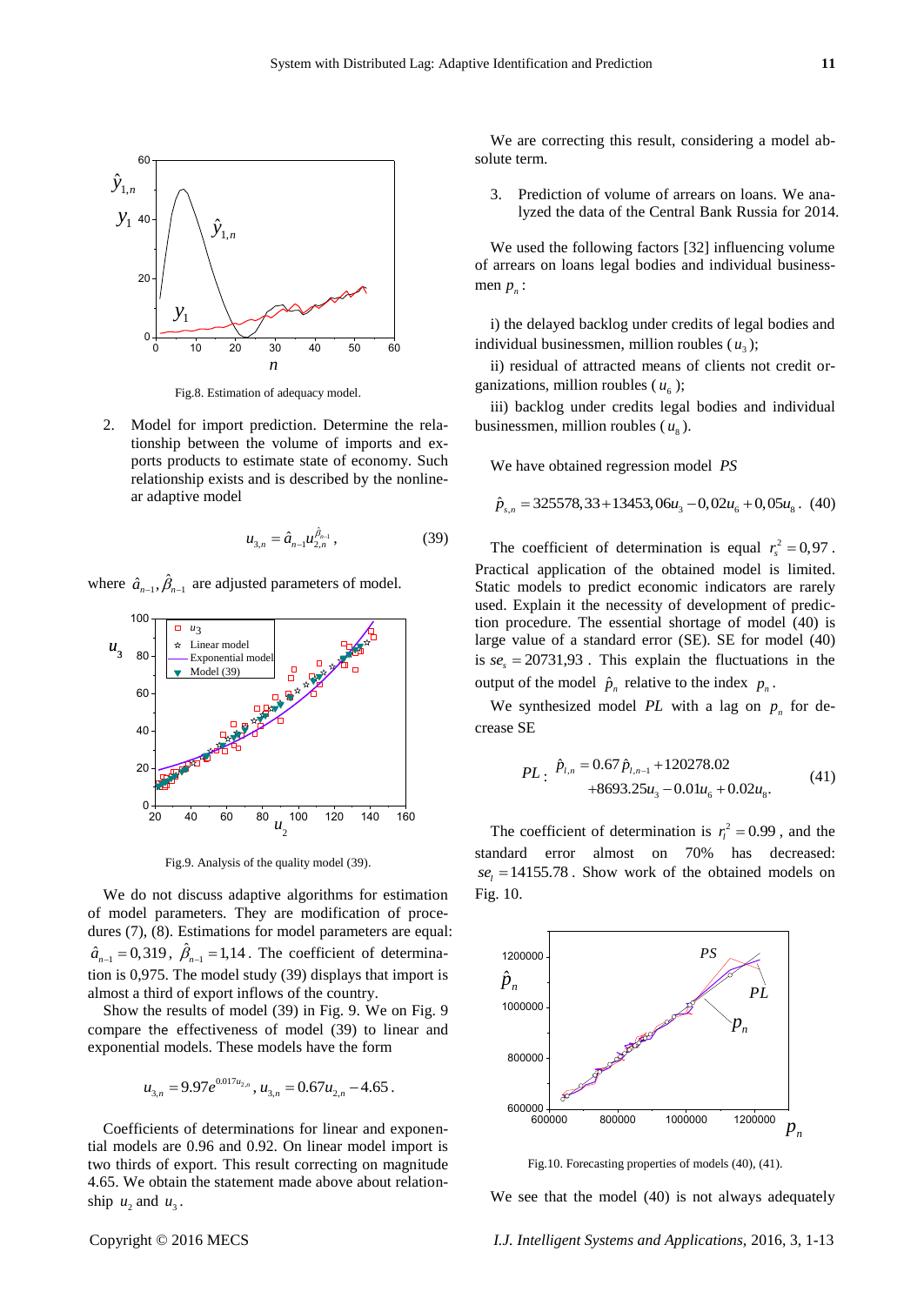current value  $p_n$  describes. This is true at large values  $p_n$ . Accounting lag (model (41)) improves the accuracy of prediction.

#### VI. CONCLUSION

Adaptive algorithms of parametric identification discrete systems with lag variables are offered. The case of the presence lag input variables is considered. Adaptive algorithms (АА) are designed. Convergence АА and boundedness of trajectories adaptive system for this class of systems are proved. Convergence domain АА depends on operating disturbances. In systems where low demands are made to the quality of work of system a parametric estimation, multiplicative adaptive algorithms are offered. Procedure of choice of a vector of base parameters of multiplicative model is developed. The working capacity of the adaptive system with a multiplicative model is proved. The choice of parameters the multiplicative identification of conditions to minimize the prediction error criterion executes.

The analysis of work adaptive algorithms identification systems with a distributed lag on an output variable is given in the second part of paper. The case presence of linear interdependence between an output of a system and operating disturbance is studied. The problem solution is based on an estimation of operating disturbance. Corresponding procedures are designed and their working capacity is proved. We do not consider identification procedure when there is a correlation between lags of an output system. In this case, we apply the methods developed in the second part of the work.

Results of simulation which confirm working capacity of adaptive methods are presented. Models of prediction tax parameters of the Russian Federation are developed.

#### **REFERENCES**

- [1] N. Gershenfeld, *The nature of mathematical modelling*. Cambridge: Cambridge University Press, 1999.
- [2] T. Kailath, "Linear Least Squares Estimation," *Benchmark Papers in Electrical Engineering and Computer science*. Dowden, Hutchinson &Ross, 1977.
- [3] N.N. Karabutov, *Structural Identification of Systems. Analysis of Information Structures*. Moscow: URSS/ Librokom, 2009.
- [4] E. Malinvaud, *Statistical methods in econometrics*. 3d ed. Amsterdam: North-Holland Publishing Co. 1980.
- [5] J. [Johnston,](http://www.worldcat.org/search?q=au%3AJohnston%2C+J.&qt=hot_author) *Econometric methods*. 2nd edition. New York: McGraw-Hill Book Company, 1972.
- [6] I.C. Demetriou, E.E. Vassiliou, "An algorithm for distributed lag estimation subject to piecewise monotonic coefficients," *International Journal of Applied Mathematics*, 2009, vol. 39, no. 1, pp. 1-10.
- [7] P.J. Dhrymes, *Distributed Lags: Problems of Estimation and Formulation.* San Francisco: Holden-Day, 1971.
- [8] B. Armstrong, "Models for the relationship between ambient temperature and daily mortality," *Epidemiology*, 2006, 17(6), pp. 624-631.
- [9] C.R. Nelson, G.W. Schwert, "Estimating the parameters of a distributed lag model from cross-section data: the case of hospital admissions and discharges," *Journal of*

*the American Statistical Association,* 1974, vol. 69, no. 347, pp. 627-633.

- [10] A. Gasparrini, B. Armstrong, M.G. Kenwardb, "Distributed lag non-linear models," Statistics in Medicine. 2010, 29(21), pp. 2224–2234.
- [11] L.M. Коуск, *Distributed Lags and Investment Analysis*. Amsterdsm: North-Holland Publishing Company, 1954.
- [12] Fisher, "Note on a short-cut method for calculating distributed lags," *Bulletin de l'Institut International de Statistique*, 1937, vol. 29.
- [13] P.J. Dhrymes, L.R. Klein, K. Steiglitz. "Estimation of Distributed Lags," *International Economic Review*, 1970, vol. 11, no. 2, pp. 235-250.
- [14] S. Almon, "The distributed lag between capital appropriations and expenditures," *Econometric*a, 1965, vol. 33, pp. 178-196.
- [15] H. Theil, R.M. Stern, "A simple unimodal lag distribution," *Metroeconomica*, 1960, vol. 12, pp. 111–119.
- [16] R. Solow, "On a family of lag distributions," *Econometrica*, 1960, vol. 28, pp. 393-406.
- [17] D.W. Jorgenson, "Minimum variance, linear, unbiased seasonal adjustment of economic time series," *Journal of the American Statistical Association*, 1964, vol. 59, no. 307, p.p. 681-724.
- [18] W.H. Greene, *Econometric analysis*, 7th ed. New Jersey: Prentice Hall Pearson Education, Inc., 2012.
- [19] G.C. Chow, "Usefulness of adaptive and rational expectations in economics," *CEPS Working Paper No. 221*, Princeton University, 2011.
- [20] J.H. McCulloch, "Adaptive least squares estimation of the time-varying Taylor rule," 2007. www.econ.ohiostate.edu/jhm/papers/TaylorALS.pdf.
- [21] T.F. Cooley, E.C. Prescott, "Tests of an Adaptive Regression Model," *The review of economics and statistics*, The MIT Press, 1973, vol. 55, no. 2, pp. 248-256.
- [22] R. Butler, J. McDonald, R. Nelson, and S. White, "Robust and Partially Adaptive Estimation of Regression Models," *Review of Economics and Statistics*, 1990, 72, pp. 321– 327.
- [23] C. Bouveyron, P. Gaubert, J. Jacques, "Adaptive regression models for modeling and understanding evolving populations," *CS-BIGS*, 2011, vol. 4(2), pp. 83-92.
- [24] I.C. Demetriou, E.E. Vassiliou, "An algorithm for distributed lag estimation subject to piecewise monotonic coefficients," *International journal of applied mathematics*, 2009, vol. 39, no. 1, pp. 1-10.
- [25] N.N. Karabutov, "Structural identification of static systems with distributed lags," *International journal of control science and engineering*, 2012, vol. 2, no. 6, pp.136- 142.
- [26] N.N. Karabutov, "Structural identification of systems with distributed lag," *International journal of intelligent systems and applications*, 2013, vol. 3, no. 11, pp. 1-10.
- [27] N.N. Karabutov, "Adaptive Prediction Model of Tax Indicators," *Economy. Taxes. Right*, 2014, no. 6, pp. 101-110.
- [28] N.N. Karabutov, *Adaptive identification of system: information synthesis*. Moscow: URSS, Komkniga, 2006.
- [29] E.A. Barbashin, *Lyapunov Function*. Moscow: Nauka, 1970.
- [30] N.R. Draper, H. Smith, *Applied regression analysis. Second edition*. New York: John Wiley & Sons, Inc., 1981.
- [31] N.I. Karabutov, V.G. Feklin, "Mathematical models of tax index forecasting," *Economy. Taxes. Right*, 2016, no. 6, pp. 115-121.
- [32] N.I. Karabutov, V.G. Feklin, "Forecasting models the volume of overdue debt on loans," *Bulletin Financial University*, 20015, no.4, pp. 116-121.